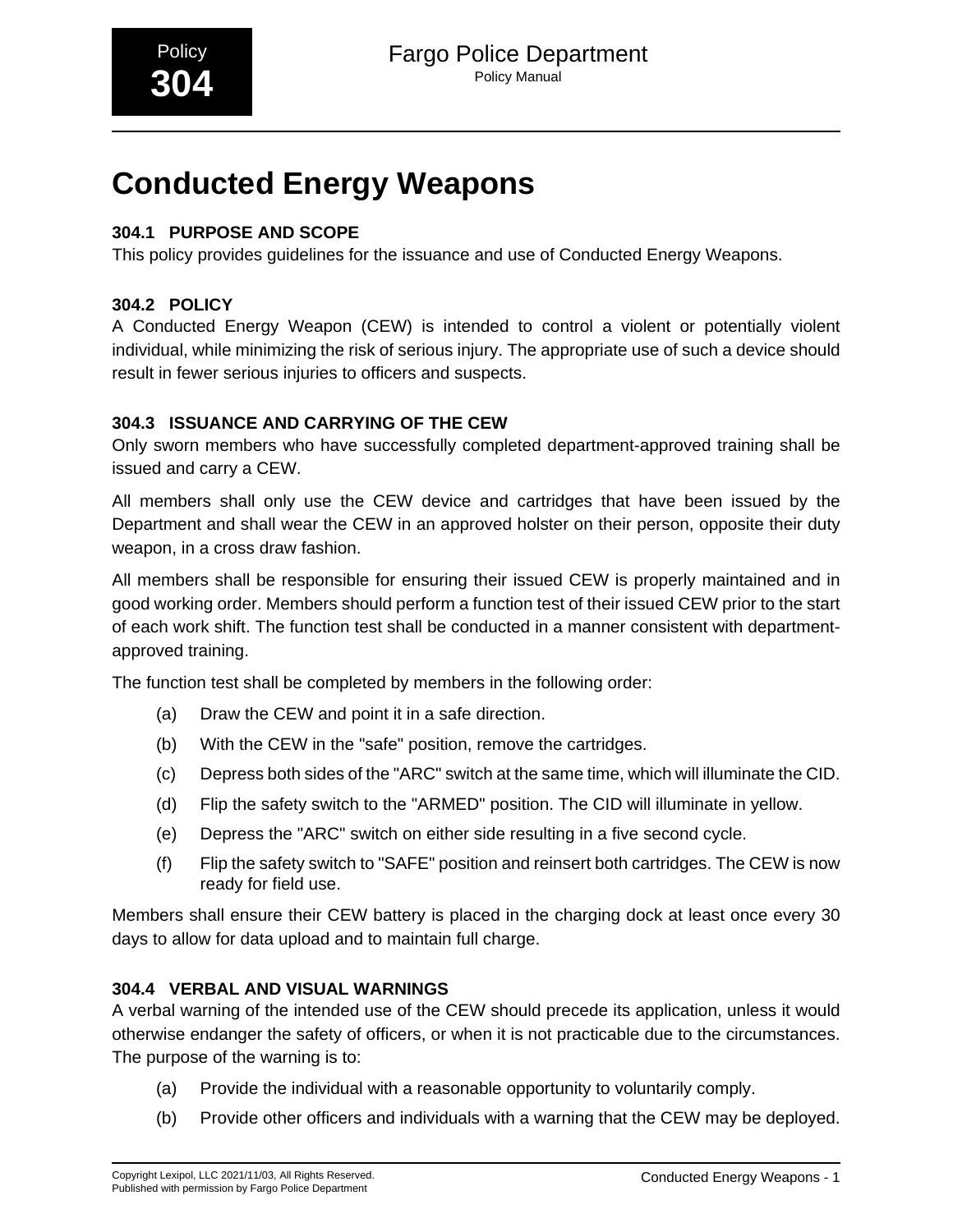# Fargo Police Department

Policy Manual

# Conducted Energy Weapons

The Department issued CEW has the ability to arc an electrical current on the outside of the handle without discharging a cartridge. A member may arc the CEW through the use of the "ARC" switch, as a warning in an attempt to gain compliance from a violent or potentially violent subject. The arcing of the current, without skin contact, is not considered a use of force incident but should be documented in an official report.

## **304.5 USE OF THE CEW**

The CEW has limitations and restrictions requiring consideration before its use. The CEW should only be used when its operator can safely approach the subject within the operational range of the device. Although the CEW is generally effective in controlling most individuals, officers should be aware that the device may not achieve the intended results and be prepared with other options.

## 304.5.1 APPLICATION OF THE CONDUCTED ENERGY WEAPON

The CEW may be used in any of the following instances, when the circumstances perceived by the officer at the time indicate such application is reasonably necessary to control a person:

- (a) The subject is being violent or is physically resisting.
- (b) The subject has demonstrated, by words or action, an intention to be violent or to physically resist, and reasonably appears to present the potential to harm officers, him/herself or others.

Mere flight from a pursuing officer, without other known circumstances or factors, is not good cause for the use of the CEW to apprehend an individual.

Officers are prohibited from using a CEW device upon any person as a general pain compliance technique.

## 304.5.2 SPECIAL DEPLOYMENT CONSIDERATIONS

The use of the CEW on certain individuals should generally be avoided unless the totality of the circumstances indicates other available options reasonably appear ineffective or would present a greater danger to the officer, the subject or others, and the officer reasonably believes the need to control the individual outweighs the risk of using the device. This includes:

- (a) Individuals who are known to be pregnant.
- (b) Elderly individuals or obviously young children.
- (c) Individuals who are handcuffed or otherwise restrained.
- (d) Individuals who have been recently sprayed with a flammable chemical agent or who are otherwise in close proximity to any known combustible vapor or flammable material, including alcohol-based oleoresin capsicum (OC) spray.
- (e) Individuals whose position or activity may result in collateral injury (e.g., falls from height, operating vehicles).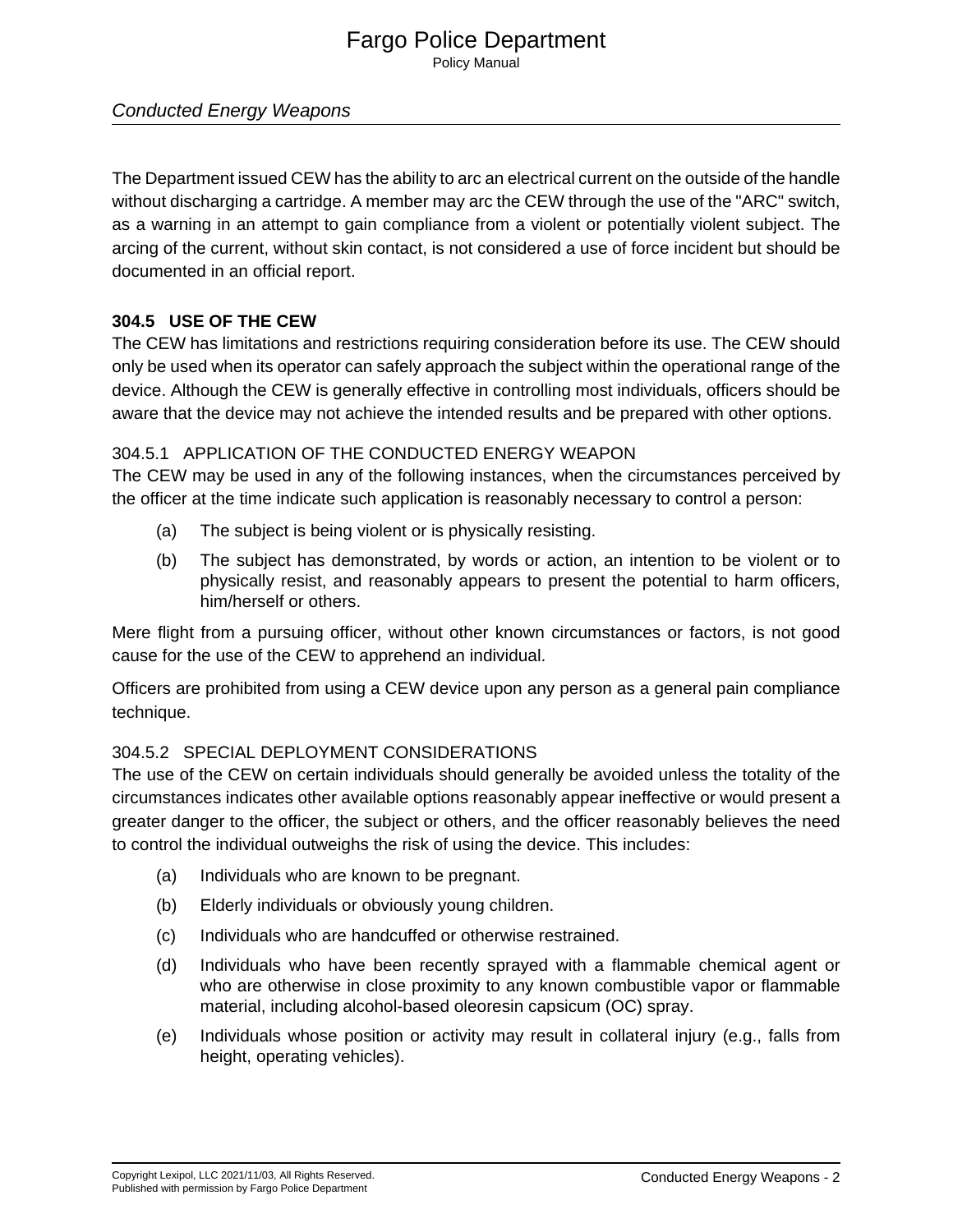## Fargo Police Department Policy Manual

Conducted Energy Weapons

## 304.5.3 TARGETING CONSIDERATIONS

Reasonable efforts should be made to target lower center mass and avoid the head, neck, chest and groin. If the dynamics of a situation or officer safety do not permit the officer to limit the application of the CEW probes to a precise target area, officers shall monitor the condition of the subject if one or more probes strike the head, neck, chest or groin until the subject is examined by medical personnel.

### 304.5.4 MULTIPLE APPLICATIONS OF THE TASER

Officers should apply the CEW for only one standard cycle and evaluate the situation before applying any subsequent cycles. Multiple applications of the CEW against a single individual are generally not recommended and should be avoided unless the officer reasonably believes the need to control the individual outweighs the potentially increased risk posed by multiple applications.

If the first application of the CEW appears to be ineffective in gaining control of an individual, the officer should consider certain factors before additional applications of the CEW, including:

- (a) Whether the probes are making proper contact.
- (b) Whether the individual has the ability and has been given a reasonable opportunity to comply.
- (c) Whether verbal commands, other options or tactics may be more effective.

Officers should not intentionally apply more than one CEW at a time against a single subject. If multiple cartridges or CEW's are deployed, each deployment is considered an additional Use of Force incident.

#### 304.5.5 ACTIONS FOLLOWING DEPLOYMENTS

Officers shall immediately notify a supervisor of all CEW discharges. An officer who utilizes a CEW upon a person in the performance of their duties shall comply with the following:

- (a) Immediately seek medical attention for the person. The officer using the CEW device shall ensure the attending physician or other attending medical professional is aware of the CEW use and any evident or claimed injury the person who the CEW device was used upon may have.
- (b) When applicable, notify the attending correctional facility personnel that a CEW device was used upon the person brought into the facility and any evident or claimed injury the person who the CEW device was used upon may have.
- (c) When practical and safe to do so, and in accordance with the training provided by the department, the officer using a CEW device shall remove any of the CEW probes embedded in the body of the person. In the event a probe is embedded in any of the following areas: a person's face, ear, groin, or female breast, the officer shall have the probe removed by a medical professional. Any removed probes will be discarded in an appropriate bio-hazard container.
- (d) As soon as it is practical to do so following the use of a CEW device, the officer using the CEW device shall ensure the CEW use data is stored electronically by removing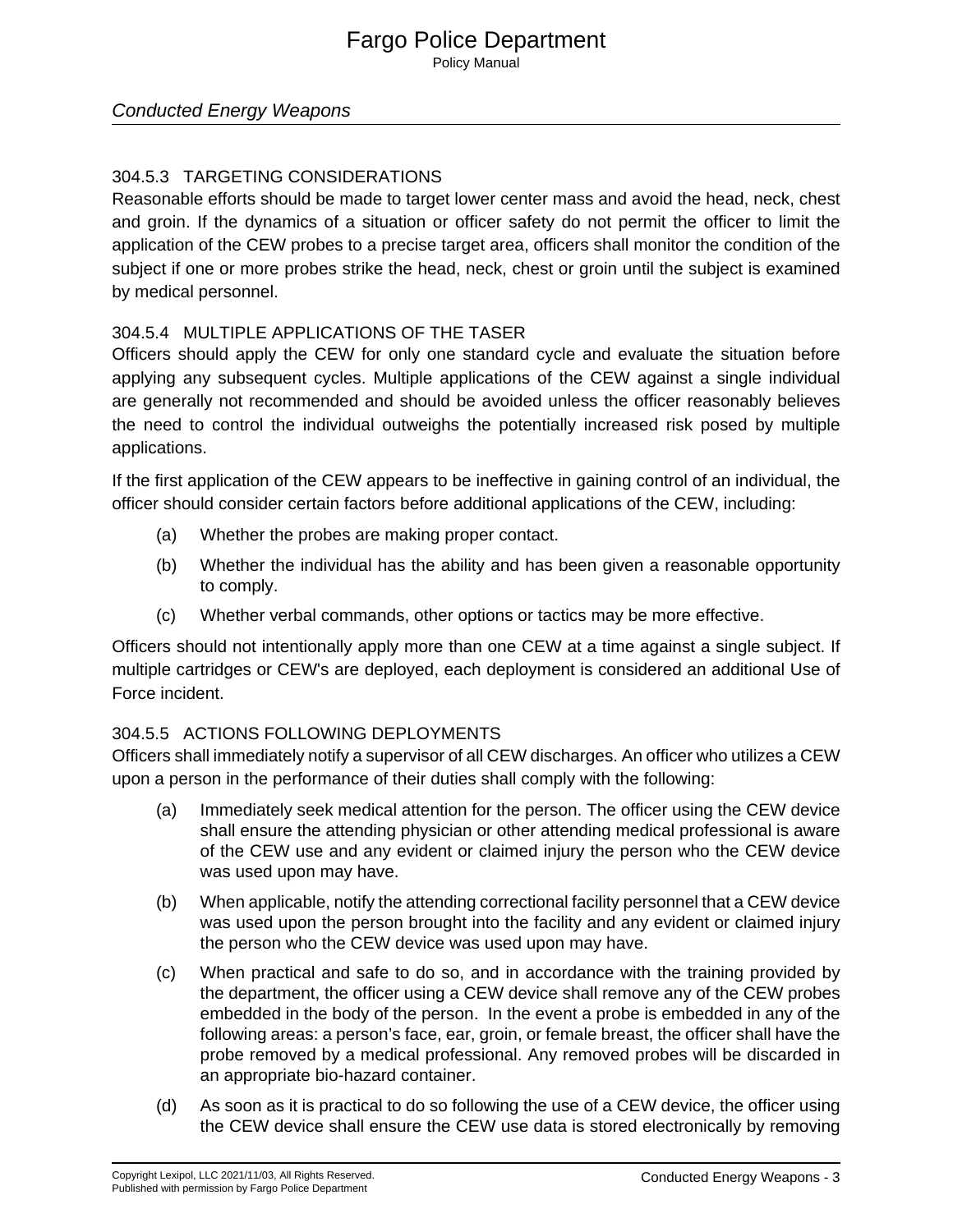## Fargo Police Department Policy Manual

## Conducted Energy Weapons

the CEW battery and placing it into the CEW charging bank. The member shall then retrieve a new fully charged battery from the CEW charging bank.

- (e) File a Use of Force Report (FPD 803).
- (f) File a CEW Use Report (FPD 802).

#### 304.5.6 DANGEROUS ANIMALS

The CEW may be deployed against an animal as part of a plan to deal with a potentially dangerous animal, such as a dog, if the animal reasonably appears to pose an imminent threat to human safety, and alternative methods are not reasonably available or would likely be ineffective.

#### 304.5.7 OFF-DUTY CONSIDERATIONS

Officers are not authorized to carry department CEW's while off-duty.

Officers shall ensure that CEW devices are secured while in their homes, vehicles or any other area under their control, in a manner that will keep the device inaccessible to others.

#### **304.6 DOCUMENTATION**

Officers shall document all CEW discharges in the related case report and the CEW Use Report Form. Notification shall immediately be made to an on-duty supervisor for both intentional and unintentional discharges of the CEW in compliance with the Use of Force Policy (300).

#### 304.6.1 CEW USE REPORT FORM (FPD 802)

Items that shall be included in the CEW Use Report Form include:

- (a) Officer name, date, case number and serial number of the CEW device.
- (b) Subject name and date of birth.
- (c) The number of CEW cycles and/or cycle length in seconds if not full cycles.
- (d) Location of any probe impact and whether the probes penetrated the skin.

The Training and Development Unit Lieutenant or their designee should periodically analyze the report forms to identify trends, including deterrence and effectiveness. The Training and Development Unit Lieutenant or their designee should also conduct audits of data downloads and reconcile CEW report forms with recorded activations.

#### 304.6.2 REPORTS

The officer should include the following in the case report:

- (a) Identification of all personnel firing CEW's
- (b) Identification of all witnesses
- (c) Medical care provided to the subject
- (d) Observations of the subject's physical and physiological actions
- (e) Any known or suspected drug use, intoxication or other medical problems